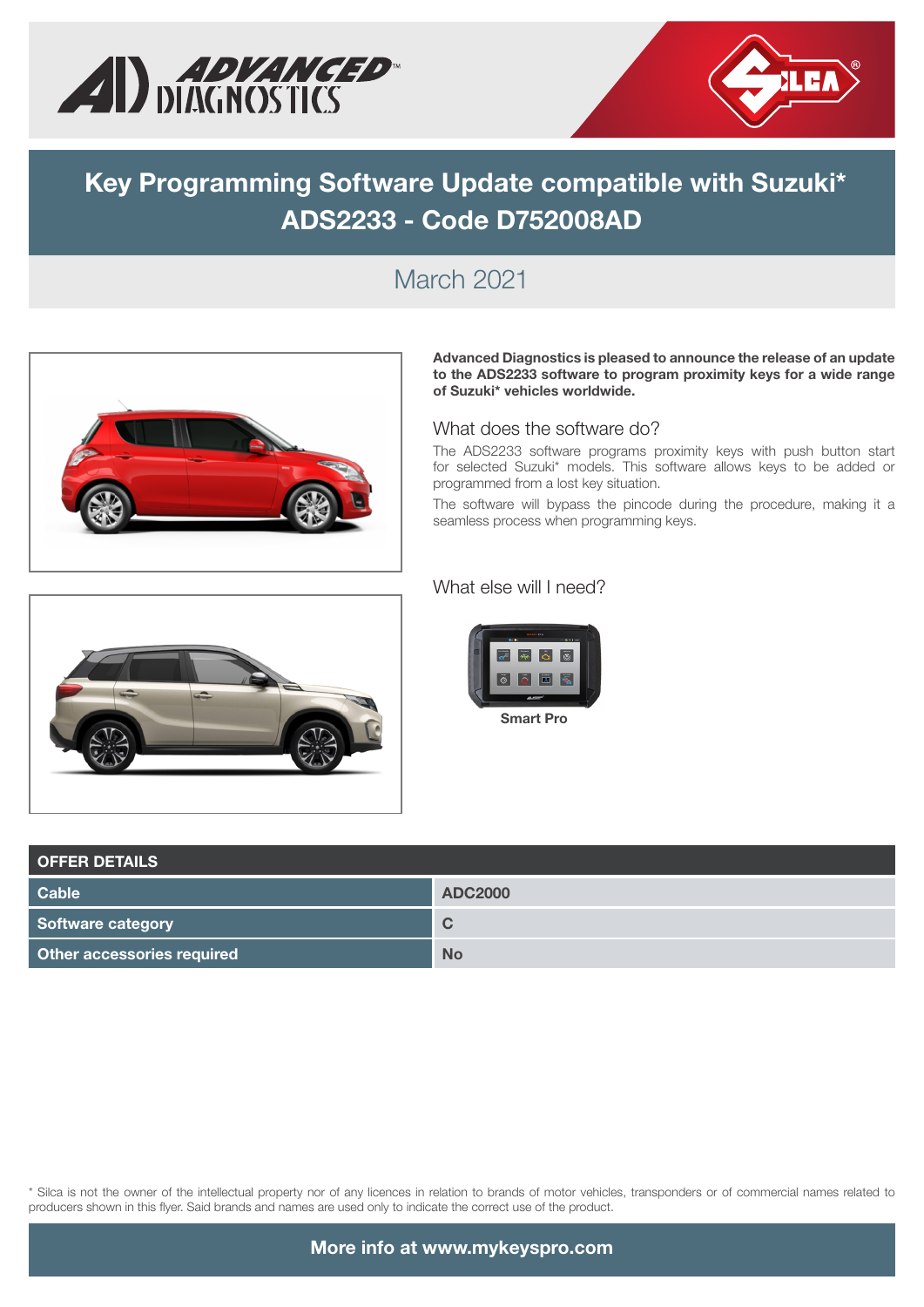



## Suzuki\* 2016 - ADS2233

| <b>TABLE</b>        |                                                       |                           |                      |                           |                      |                        |                           |
|---------------------|-------------------------------------------------------|---------------------------|----------------------|---------------------------|----------------------|------------------------|---------------------------|
| Y.<br><b>REGION</b> |                                                       |                           | 6                    | $\overline{\mathbf{C}}$   | $\mathbf{S}$         | $\frac{1}{\text{PRO}}$ | $\hat{\mathbf{z}}$        |
| Europe              | Suzuki-Maruti* Baleno (Bladed key)<br>2014 onwards    | $\blacktriangledown$      | $\blacktriangledown$ | $\checkmark$              | $\checkmark$         | ADC2000                | X                         |
| Europe              | Suzuki-Maruti* Brezza (Bladed key)<br>2016 onwards    | $\blacktriangledown$      | $\blacktriangledown$ | $\checkmark$              | $\blacktriangledown$ | ADC2000                | $\boldsymbol{\times}$     |
| Europe              | Suzuki-Maruti* Celerio (Bladed key)<br>2015-2018      | $\left(\checkmark\right)$ | $\blacktriangledown$ | $\left(\checkmark\right)$ | $\blacktriangledown$ | ADC2000                | $\boldsymbol{\mathsf{X}}$ |
| <b>Europe</b>       | Suzuki-Maruti* Celerio (Proximity key)<br>2015-2018   | $\blacktriangledown$      | $\blacktriangledown$ | $\left(\checkmark\right)$ | $\blacktriangledown$ | ADC2000                | $\infty$                  |
| Europe              | Suzuki-Maruti* Ciaz (Bladed key)<br>2014 onwards      | $\blacktriangledown$      | $\blacktriangledown$ | $(\checkmark)$            | $\checkmark$         | ADC2000                | $\infty$                  |
| Europe              | Suzuki-Maruti* Ignis (Bladed key)<br>2016-2020        | $\blacktriangledown$      | $\blacktriangledown$ | $\blacktriangledown$      | $\checkmark$         | ADC2000                | $\infty$                  |
| <b>Europe</b>       | Suzuki-Maruti* Ignis (Proximity key)<br>2017-2021     | $\blacktriangledown$      | $\blacktriangledown$ | $\left(\checkmark\right)$ | $\checkmark$         | ADC2000                | $\boldsymbol{\mathsf{X}}$ |
| <b>Europe</b>       | Suzuki-Maruti* Kizashi (Proximity key)<br>2012-2014   | $\blacktriangledown$      | $\blacktriangledown$ | $\mathcal{\mathcal{C}}$   | $\checkmark$         | ADC2000                | $\boldsymbol{\times}$     |
| Europe              | Suzuki-Maruti* S-Cross (Bladed key)<br>2014-2016      | $\left(\checkmark\right)$ | $\blacktriangledown$ | $(\checkmark)$            | $\blacktriangledown$ | ADC2000                | $\mathbf x$               |
| <b>Europe</b>       | Suzuki-Maruti* S-Cross (Proximity key)<br>2013-2016   | $\left(\checkmark\right)$ | $\blacktriangledown$ | $\mathcal{\mathcal{C}}$   | $\checkmark$         | ADC2000                | $\boldsymbol{\times}$     |
| Europe              | Suzuki-Maruti* S-Cross (Bladed key)<br>2016-2019      | $\blacktriangledown$      | $\blacktriangledown$ | $\left(\checkmark\right)$ | $\checkmark$         | ADC2000                | $\infty$                  |
| <b>Europe</b>       | Suzuki-Maruti* S-Cross (Proximity key)<br>2016-2020   | $\blacktriangledown$      | $\blacktriangledown$ | $\mathcal{\mathcal{C}}$   | $\checkmark$         | ADC2000                | $\infty$                  |
| Europe              | Suzuki-Maruti* Swift (Bladed key)<br>2011-2016        | $\blacktriangledown$      | $\blacktriangledown$ | $\blacktriangledown$      | $\checkmark$         | ADC2000                | $\boldsymbol{\mathsf{X}}$ |
| <b>Europe</b>       | Suzuki-Maruti* Swift (Proximity key)<br>2012-2014     | $\blacktriangledown$      | $\blacktriangledown$ | $\mathcal{\mathcal{C}}$   | $\checkmark$         | ADC2000                | $\boldsymbol{\times}$     |
| Europe              | Suzuki-Maruti* Swift (Bladed key)<br>2016-2019        | $\blacktriangledown$      | $\blacktriangledown$ | $(\checkmark)$            | $\checkmark$         | ADC2000                | $\bm{\times}$             |
| Europe              | Suzuki-Maruti* Vitara (Bladed key)<br>2015 onwards    | $\blacktriangledown$      | $\blacktriangledown$ | $\blacktriangledown$      | $\checkmark$         | ADC2000                | $\infty$                  |
| <b>Europe</b>       | Suzuki-Maruti* Vitara (Proximity key)<br>2015 onwards |                           |                      |                           |                      | ADC2000                |                           |
| Australia           | Suzuki-Maruti* Baleno (Bladed key)<br>2016 onwards    |                           |                      | $\blacktriangledown$      |                      | ADC2000                |                           |
| <b>Australia</b>    | Suzuki-Maruti* Baleno (Proximity key)<br>2017-2021    |                           |                      |                           |                      | ADC2000                |                           |
| Australia           | Suzuki-Maruti* Celerio (Bladed key)<br>2014-2017      |                           |                      |                           |                      | ADC2000                |                           |
|                     |                                                       |                           |                      |                           |                      |                        |                           |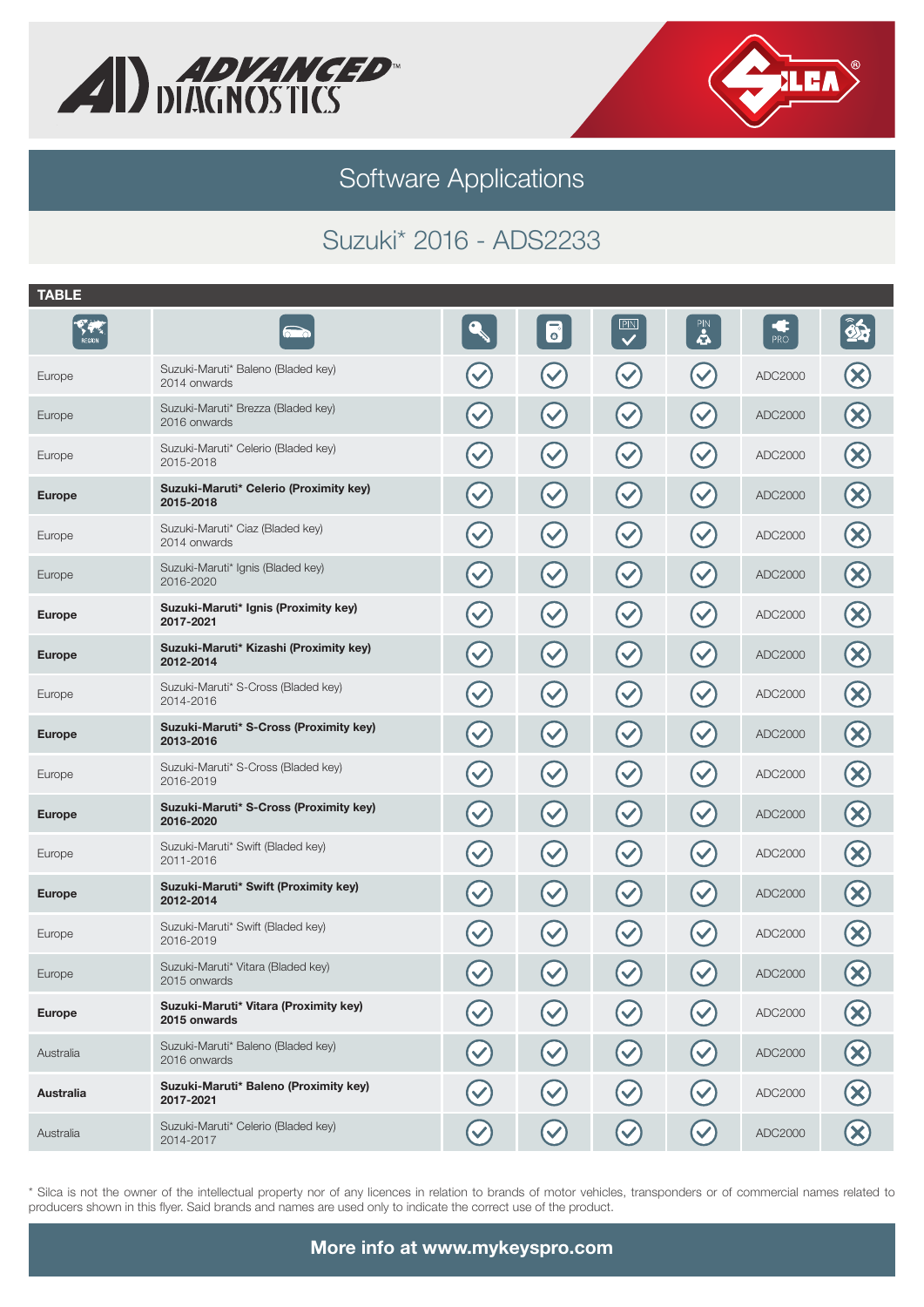



## Suzuki\* 2016 - ADS2233

| <b>TABLE</b>         |                                                             |                      |                      |                           |                         |                           |                           |
|----------------------|-------------------------------------------------------------|----------------------|----------------------|---------------------------|-------------------------|---------------------------|---------------------------|
| $\sqrt{2}$<br>REGION |                                                             |                      | $\overline{\bullet}$ | $\overline{\mathbf{C}}$   | $\mathbf{R}$            | $\mathbf G$<br><b>PRO</b> | $\hat{\mathbf{\Phi}}$     |
| Australia            | Suzuki-Maruti* Grand Vitara (Proximity key)<br>2011 onwards | $\checkmark$         | $\checkmark$         | $\checkmark$              |                         | ADC2000                   |                           |
| Australia            | Suzuki-Maruti* Ignis (Bladed key)<br>2016-2020              | $\blacktriangledown$ | $\checkmark$         | $\checkmark$              | $\blacktriangledown$    | ADC2000                   |                           |
| Australia            | Suzuki-Maruti* Ignis (Proximity key)<br>2017-2021           | $\blacktriangledown$ | $\blacktriangledown$ | $\blacktriangledown$      | $\blacktriangledown$    | ADC2000                   | $\boldsymbol{\mathsf{X}}$ |
| Australia            | Suzuki-Maruti* Kizashi (Proximity key)<br>2010-2016         | $\blacktriangledown$ | $\blacktriangledown$ | $\left(\checkmark\right)$ | $\blacktriangledown$    | ADC2000                   | $\boldsymbol{\times}$     |
| Australia            | Suzuki-Maruti* S-Cross (Bladed key)<br>2013-2016            | $\blacktriangledown$ | $\blacktriangledown$ | $\blacktriangledown$      | $\checkmark$            | ADC2000                   | $\boldsymbol{\mathsf{X}}$ |
| Australia            | Suzuki-Maruti* S-Cross (Proximity key)<br>2013-2016         | $\blacktriangledown$ | $\blacktriangledown$ | $\blacktriangledown$      | $\checkmark$            | ADC2000                   | $\boldsymbol{\times}$     |
| Australia            | Suzuki-Maruti* S-Cross (Proximity key)<br>2016-2020         | $\blacktriangledown$ | $\checkmark$         | $\blacktriangledown$      | $\checkmark$            | ADC2000                   | $\boldsymbol{\mathsf{X}}$ |
| Australia            | Suzuki-Maruti* Swift (Bladed key)<br>2011-2017              | $\blacktriangledown$ | $\blacktriangledown$ | $\blacktriangledown$      | $\checkmark$            | ADC2000                   | $\boldsymbol{\times}$     |
| <b>Australia</b>     | Suzuki-Maruti* Swift (Proximity key)<br>2011-2017           | $\blacktriangledown$ | $\blacktriangledown$ | $(\checkmark)$            | $\blacktriangledown$    | ADC2000                   | X                         |
| Australia            | Suzuki-Maruti* Swift (Bladed key)<br>2017 onwards           | $\blacktriangledown$ | $\blacktriangledown$ | $\blacktriangledown$      | $\blacktriangledown$    | ADC2000                   | $\mathbf x$               |
| Australia            | Suzuki-Maruti* Swift (Proximity key)<br>2017-2021           | $\blacktriangledown$ | $\blacktriangledown$ | $\left(\checkmark\right)$ | $\checkmark$            | ADC2000                   | $\boldsymbol{\mathsf{X}}$ |
| Australia            | Suzuki-Maruti* Vitara (Bladed key)<br>2015 onwards          | $\blacktriangledown$ | $\blacktriangledown$ | $\blacktriangledown$      | $\blacktriangledown$    | ADC2000                   | $\boldsymbol{\times}$     |
| Australia            | Suzuki-Maruti* Vitara (Proximity key)<br>2015-2019          | $\blacktriangledown$ | $\checkmark$         | $\checkmark$              | $\checkmark$            | ADC2000                   | X)                        |
| Australia            | Suzuki-Maruti* Vitara (Proximity key)<br>2019-2021          | $\checkmark$         | $\checkmark$         | $\blacktriangledown$      | $\overline{\mathbf{v}}$ | ADC2000                   | $\boldsymbol{\times}$     |
| Africa               | Suzuki-Maruti* Baleno (Bladed key)<br>2016 onwards          | $\blacktriangledown$ | $\checkmark$         | $\blacktriangledown$      |                         | ADC2000                   |                           |
| Africa               | Suzuki-Maruti* Celerio (Bladed key)<br>2015-2018            | $\blacktriangledown$ | $\blacktriangledown$ | $\checkmark$              | $\blacktriangledown$    | ADC2000                   | $\boldsymbol{\mathsf{x}}$ |
| <b>Africa</b>        | Suzuki-Maruti* Celerio (Proximity key)<br>2015-2018         |                      |                      |                           |                         | ADC2000                   |                           |
| Africa               | Suzuki-Maruti* Swift (Bladed key)<br>2017 onwards           |                      |                      | $\checkmark$              |                         | ADC2000                   |                           |
| Asia                 | Suzuki-Maruti* Swift (Proximity key)<br>2012-2016           |                      |                      |                           |                         | ADC2000                   |                           |
| India                | Suzuki-Maruti* Baleno (Bladed key)<br>2014 onwards          |                      |                      |                           |                         | ADC2000                   |                           |
|                      |                                                             |                      |                      |                           |                         |                           |                           |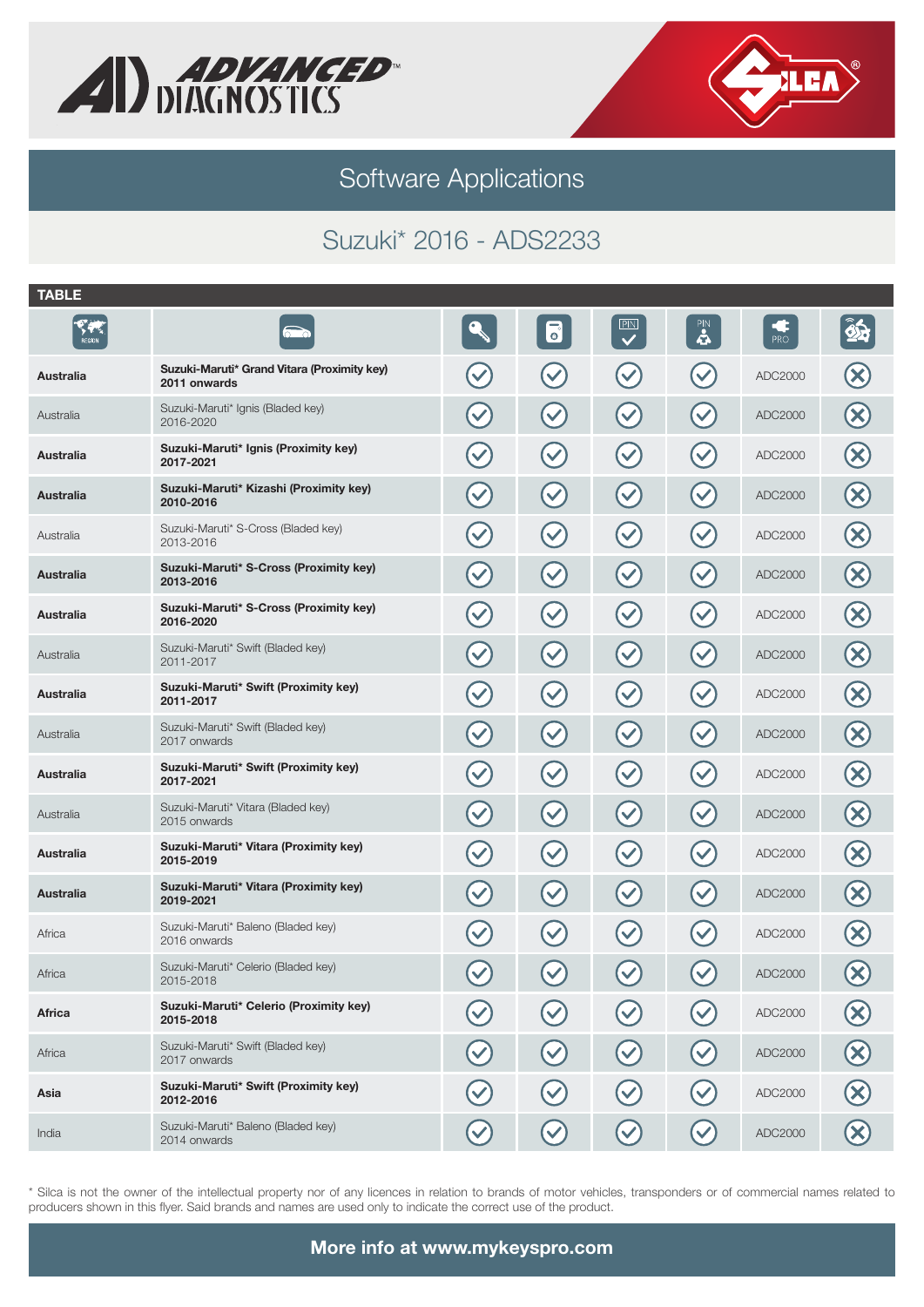



## Suzuki\* 2016 - ADS2233

| <b>TABLE</b>         |                                                         |                      |                      |                           |                      |                      |                           |
|----------------------|---------------------------------------------------------|----------------------|----------------------|---------------------------|----------------------|----------------------|---------------------------|
| F.<br>REGION         |                                                         |                      | 6                    | $\overline{\mathbf{v}}$   | $\mathbf{a}$         | $rac{1}{\text{PRO}}$ | $\hat{\mathbf{\Phi}}$     |
| India                | Suzuki-Maruti* Baleno (Proximity key)<br>2014 onwards   | $\checkmark$         |                      |                           |                      | ADC2000              |                           |
| India                | Suzuki-Maruti* Brezza (Bladed key)<br>2016 onwards      | $\blacktriangledown$ | $\blacktriangledown$ | $\checkmark$              | $\checkmark$         | ADC2000              |                           |
| India                | Suzuki-Maruti* Celerio (Bladed key)<br>2014 onwards     | $\blacktriangledown$ | $\blacktriangledown$ | $(\checkmark)$            | $\checkmark$         | ADC2000              | $\boldsymbol{\mathbf{X}}$ |
| India                | Suzuki-Maruti* Ciaz (Bladed key)<br>2014 onwards        | $\blacktriangledown$ | $\blacktriangledown$ | $\left(\checkmark\right)$ | $\checkmark$         | ADC2000              | $\bm{\times}$             |
| India                | Suzuki-Maruti* Ciaz (Proximity key)<br>2014 onwards     | $\blacktriangledown$ | $\blacktriangledown$ | $(\checkmark)$            |                      | ADC2000              | $\boldsymbol{\mathsf{X}}$ |
| India                | Suzuki-Maruti* Ertiga (Bladed key)<br>2013 onwards      | $\blacktriangledown$ | $\blacktriangledown$ | $\blacktriangledown$      | $\checkmark$         | ADC2000              | $\boldsymbol{\times}$     |
| India                | Suzuki-Maruti* S-Cross (Bladed key)<br>2014-2016        | $\blacktriangledown$ | $\blacktriangledown$ | $(\checkmark)$            | $\checkmark$         | ADC2000              | $\boldsymbol{\mathsf{X}}$ |
| India                | Suzuki-Maruti* S-Cross (Proximity key)<br>2013-2016     | $\blacktriangledown$ | $\blacktriangledown$ | $(\checkmark)$            | $\checkmark$         | ADC2000              | $\bm{\times}$             |
| India                | Suzuki-Maruti* Swift (Bladed key)<br>2013 onwards       | $\blacktriangledown$ | $\blacktriangledown$ | $\checkmark$              |                      | ADC2000              | ×                         |
| India                | Suzuki-Maruti* Swift Dzire (Bladed key)<br>2013 onwards | $\blacktriangledown$ | $\blacktriangledown$ | $(\checkmark)$            | $\checkmark$         | ADC2000              | $\boldsymbol{\times}$     |
| <b>Middle East</b>   | Suzuki-Maruti* Kizashi (Proximity key)<br>2012-2014     | $\blacktriangledown$ | $\blacktriangledown$ | $\left(\checkmark\right)$ | $\checkmark$         | ADC2000              | $\infty$                  |
| Middle East          | Suzuki-Maruti* Swift (Bladed key)<br>2014 onwards       | $\blacktriangledown$ | $\blacktriangledown$ | $\blacktriangledown$      | $\checkmark$         | ADC2000              | $\infty$                  |
| South America        | Suzuki-Maruti* Baleno (Bladed key)<br>2014 onwards      | $\blacktriangledown$ | $\blacktriangledown$ | $\checkmark$              | $\blacktriangledown$ | ADC2000              | $\boldsymbol{\times}$     |
| South America        | Suzuki-Maruti* Brezza (Bladed key)<br>2016 onwards      | $\blacktriangledown$ | $\blacktriangledown$ | $\checkmark$              |                      | ADC2000              | $\boldsymbol{\times}$     |
| South America        | Suzuki-Maruti* Ciaz (Bladed key)<br>2014 onwards        | $\blacktriangledown$ |                      | $\blacktriangledown$      |                      | ADC2000              |                           |
| South America        | Suzuki-Maruti* Ertiga (Bladed key)<br>2013 onwards      | $\blacktriangledown$ | $\blacktriangledown$ | $\checkmark$              | $\blacktriangledown$ | ADC2000              | $\boldsymbol{\mathsf{x}}$ |
| South America        | Suzuki-Maruti* Ignis (Bladed key)<br>2018-2020          |                      |                      |                           |                      | ADC2000              |                           |
| South America        | Suzuki-Maruti* Jimny (Bladed key)<br>2018-2020          |                      |                      |                           |                      | ADC2000              |                           |
| South America        | Suzuki-Maruti* S-Cross (Bladed key)<br>2014 onwards     |                      |                      |                           |                      | ADC2000              |                           |
| <b>South America</b> | Suzuki-Maruti* S-Cross (Proximity key)<br>2013-2016     |                      |                      |                           |                      | ADC2000              |                           |
|                      |                                                         |                      |                      |                           |                      |                      |                           |